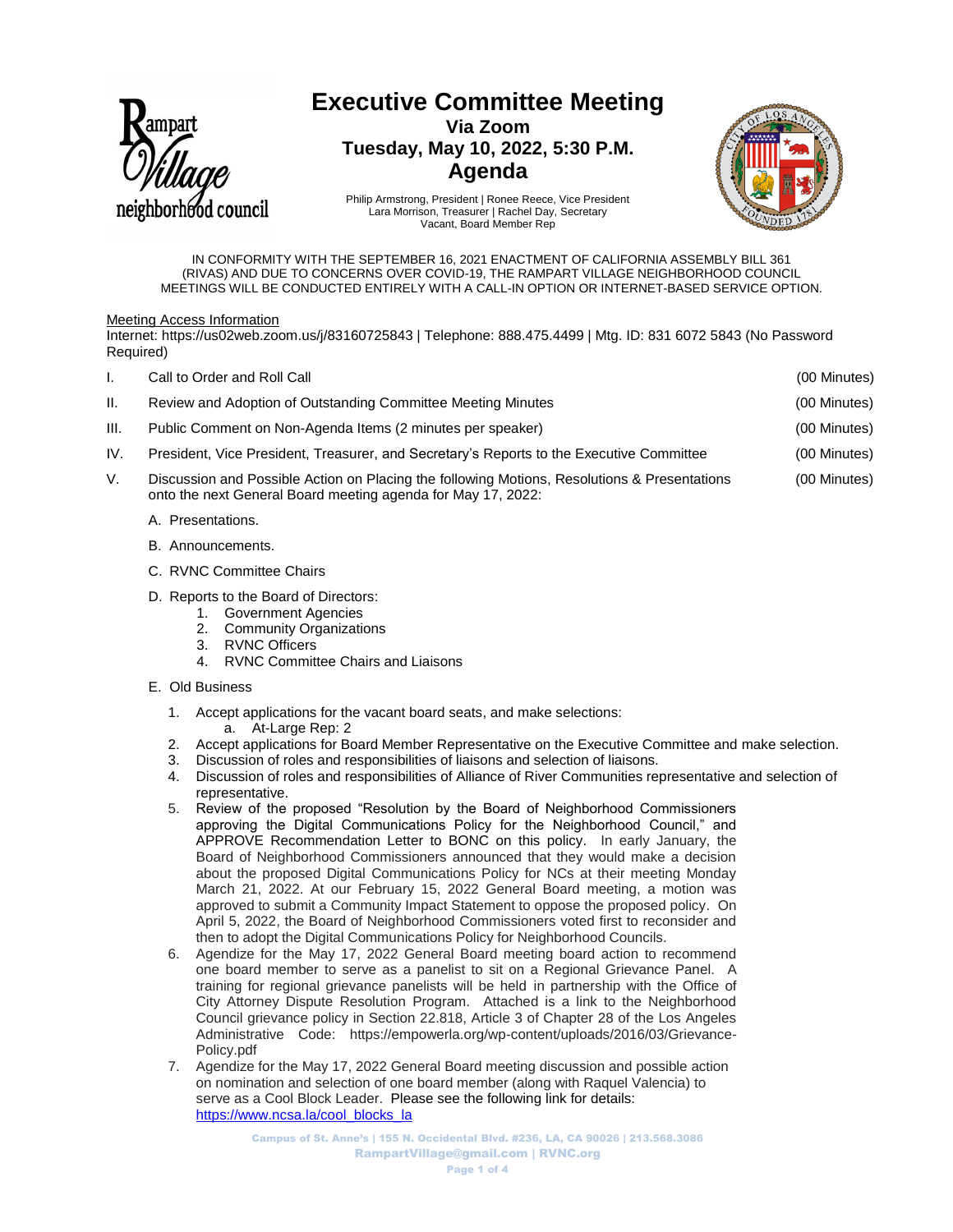- 8. Agendize to have the assigned member(s) present the updated Rampart Village Neighborhood Council Inventory Reports to the General Board for final Board review and approval.
- 9. Agendize for discussion and possible action at the May 17, 2022 General Board meeting a Letter of Support for LADOT's CALTRANS Active Transportation Program infrastructure grant application which is due June 15, 2022. The supporting documents for this meeting includes a DRAFT letter of support that we may amend to more directly reflect our perspective on the project. This action is a follow-up to the Central LA virtual community workshop to develop a community-driven action plan to improve walking and biking safety focusing on neighborhood schools of Commonwealth Avenue ES, Frank Del Olmo, and Lafayette Park PC.
- 10. Agendize for discussion and possible action at the May 17, 2022 General Board meeting a presentation by the Beverly Vermont Community Land Trust (BVCLT) for, and a motion to approve, a Neighborhood Purpose Grant to the BVCLT in an amount of up to \$5000 to support educational and shared community-building efforts through community gardening workshops.
- 11. Agendize for discussion and possible action at the May 17, 2022 General Board meeting a presentation by the Harmony Project for, and a motion to approve, a Neighborhood Purpose Grant in an amount of up to \$3000 to invest in the Harmony Project's instrument inventory, allowing them to expand their work and enroll new students who are currently on a wait list. Each student who is enrolled in this program is provided an instrument to take home and care for as their own during their time in the program. Harmony Project assumes all repair and maintenance costs associated with the instruments and also ensures that students are able to swap their instruments for size-appropriate instruments as they grow.
- 12. Agendize for discussion and possible action at the May 17, 2022 General Board meeting a presentation for, and a motion to approve, a Neighborhood Purpose Grant in an amount not to exceed \$5000 to the Levitt Pavilion for the 2022 concert season.
- 13. Agendize for discussion and possible action at the May 17, 2022 General Board meeting a presentation by Community Warriors4Peace regarding their completion of the resource fairs for which the RVNC provided a Neighborhood Purpose Grant.
- 14. Agendize for the May 17, 2022 General Board meeting discussion and possible action on the 2021-2022 Outreach Plan for the RVNC and on planning for and scheduling of a Board Retreat to set priorities for the RVNC and develop an action plan to accomplish those priorities.

## F. New Business

- 15. APPROVE April 2022 MER.
- 16. Discussion and possible action on selecting a liaison to the Second District Racial Justice Learning Exchange. The next event in this anti-racism series - "Cinco de Mayo: The Hidden Origins of an Anti-Confederacy Holiday" will take place on Wednesday, May 18th from 5:00pm to 7:00pm at the A C Bilbrew Library located at 150 E El Segundo Blvd, Los Angeles, CA 90061. This event will include a Cinco de Mayo cultural celebration and community dialogue between Supervisor Holly J. Mitchell with Dr. David Hayes-Bautista, regarding his book El Cinco de Mayo: An American Tradition. Due to limited seating, RSVP is required and this invitation is nontransferable. Please RSVP by May 13th, here: mitchell.lacounty.gov/rjle-may-18/
- 17. As recommended by the Public Safety, Housing & Transportation Committee, agendize for discussion and possible action a presentation (with a time limit of 10 minutes with a 2-minute warning) to support the United to House LA ballot initiative in creating the Los Angeles Program to Prevent Homelessness and Fund Affordable Housing, which funds a robust set of housing policies that the City of Los Angeles has consistently underfunded—thereby contributing to our homelessness crisis. Please see the following link for details[: https://www.unitedtohousela.com/intiativeoverview.](https://www.unitedtohousela.com/intiativeoverview)
- 18. As recommended by the Public Safety, Housing & Transportation Committee, agendize for the May 17, 2022 General Board meeting discussion and possible action on a motion to provide the following comments on the Vermont Transit Corridor Project: ask LA Metro to spend \$427 million on a Bus Rapid Transit from Hollywood Boulevard to 120th Street, to increase bicycle and pedestrian infrastructure, and to give consideration to extending the Bus Rapid Transit to Long Beach.
- 19. As recommended by the Public Safety, Housing & Transportation Committee, agendize for the May 17, 2022 General Board meeting discussion and possible action and a presentation on a map of existing and proposed electric vehicle charging station within the Rampart Village boundaries, including potentially St. Anne's parking lot, Mijoo Peace Church parking lot, the LAUSD parking lot on First Street, First and Virgil Streets, and between Bimini and Westmoreland on the north or south side of First Street. In addition to increasing the number of stations, the Committee noted that a stakeholder requested that the charging stations include theft deterrence to prevent theft of charging cables. Lois said she would do the presentation.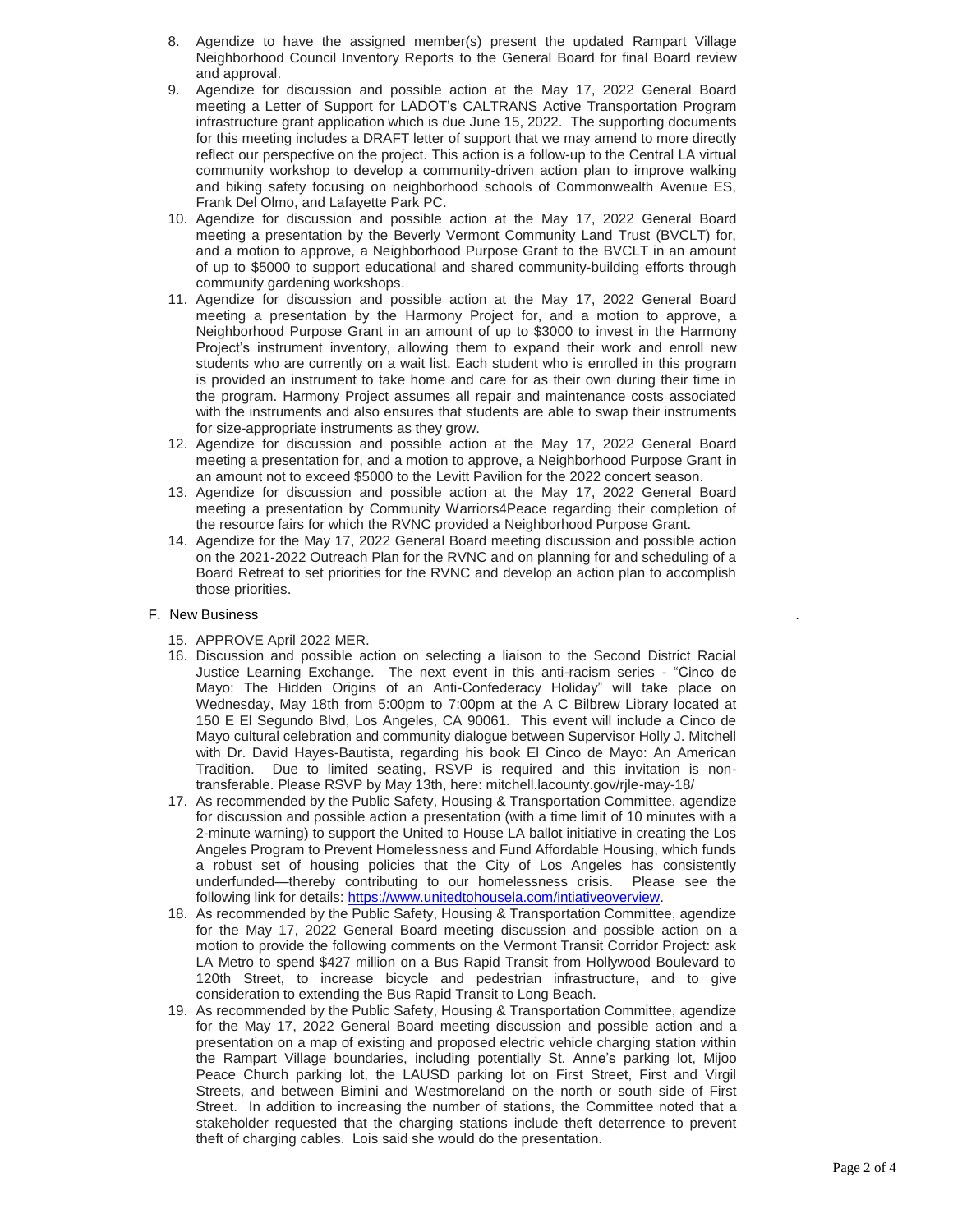- 20. As recommended by the Public Safety, Housing & Transportation Committee, agendize for the May 17, 2022 General Board meeting discussion and possible action on finding two locations for bike corrals in CD 13, including locating a bike corral at the LA Ecovillage Institute's Community Hub at 3554 W. 1st Street, CA 90004 and having the RVNC General Board identify another location. For details of the application process, please see LADOT's webpage on bike corrals at the follow link <https://ladotlivablestreets.org/content-detail/Bicycle-Corrals/>Tam Nguyen of LADOT has informed us that they will not require community partners to apply for the program and sign maintenance agreements. LADOT will maintain the bike corrals.
- 21. Agendize for discussion and possible action a presentation on May 17 on Saban Community Clinic (who they are, services, locations, etc.) and another presentation on June 21 on Saban Community Clinic's community needs assessments.
- 22. Agendize for the May 17, 2022 General Board meeting discussion and possible action on a letter of support for Bimini Plaza.
- 23. As recommended by the Public Safety, Housing & Transportation Committee, invite Robert Sakaguchi, Store Manager at Vons, to present at the May 17, 2022 General Board meeting regarding services at Vons and agendize for discussion and possible action collaboration between Vons and the RVNC. Lois will provide the invitation to Vons along with a 10-15 minute time limit for the presentation.
- 24. Agendize for discussion and possible action at the May 17, 2022 General Board meeting to participate in and pay the \$100 fee for a booth at the 2022 Lotus Festival to be held on Saturday and Sunday, July 9 and 10, at Echo Park Lake. The 2019 Lotus Festival was attended by an estimated 125,000 people and had superb coverage from local television stations, social media, and print media. The purpose of the Lotus Festival is to showcase the people and cultures of Asia and the Pacific Islands. This year's host country is India. Community Service booths provide information to the public through displays, brochures and referral services. The LA Eco-Friendly area offers information and resources on how to make small changes in your home and lifestyle and make a big impact in your community and the environment.
- 25. Agendize for discussion and possible action at the May 17, 2022 General Board meeting collaborating with other NCs, including the Greater Wilshire Neighborhood Council, and budgeting up to \$1,000 to co-sponsor an in-person candidate forum for CD 13, possibly in May.
- 26. Agendize for discussion and possible action at the May 17, 2022 General Board meeting to create an Election Committee, designate a contact person for the NC 2023 elections, and complete the Election Information Worksheet.
- 27. Agendize as a standing agenda item to collect feedback at the end of each meeting as to what worked well and what needed improvement.
- 28. Consider whether any of the items on the Board meeting agenda (such as the minutes and MER) could be added to the consent calendar.
- 29. Items from the President, Vice President, Treasurer, Secretary, and Board Member Rep.

## VI. Adjournment

Time allocations for agenda items are approximate and may be shortened or lengthened at the discretion of the presiding officer. The presiding officer may take items out of order. All items on the agenda are possible action items and subject to a Community Impact Statement (CIS) filing to the City Clerk's Office.

**PUBLIC ACCESS OF RECORDS** – In compliance with Government Code section 54957.5, non-exempt writings that are distributed to a majority or all of the board in advance of a meeting may be viewed at our website: rvnc.org/rvncmeetingdocumentation or at the scheduled meeting. In addition, if you would like a copy of any record related to an item on the agenda, please contact Philip Armstrong at Philip.armstrongrvnc@gmail.com

Comments from the public on Agenda items will be heard only when the respective item is being considered. Comments from the public on other matters not appearing on the Agenda that is within the Committee's subject matter jurisdiction will be heard during the Public Comment period. Public comment is limited to 2 minutes per speaker, unless waived by the presiding officer of the Board. Agenda is posted for public review at: 1) LA Eco-Village, 117 Bimini Pl, 90004; 2) RVNC Bulletin Board, Suit #236, 155 N. Occidental Blvd, 90026; 3) www.rvnc.org; and 4) www.EmpowerLA.org.

THE AMERICAN WITH DISABILITIES ACT - As a covered entity under Title II of the Americans with Disabilities Act, the City of Los Angeles does not discriminate on the basis of disability and upon request will provide reasonable accommodation to ensure equal access to its programs, services, and activities. Sign language interpreters, assisted listening devices, or other auxiliary aids and/or services may be provided upon request. To ensure availability of services, please make your request at least 3 business days (72 hrs) prior to the meeting by contacting or send an e-mail that states the accommodations that you are requesting to the RVNC President, Philip Armstrong, at 213.275.9322 or email: Philip.armstrongrvnc@gmail.com, or you may contact the Department of Neighborhood Empowerment Support at 213.978.1551 or e-mail NCSupport@lacity.org. **Note: For TTY/TDD services, please refer to state provided services at https://ddtp.cpuc.ca.gov/default1.aspx?id=1482**

SI REQUIERE SERVICIOS DE TRADUCCION, FAVOR DE NOTIFICAR A LA OFICINA 3 DÍAS DE TRABAJO (72 horas) ANTES DEL EVENTO. Por favor envíe solicitudes a: Philip.armstrongrvnc@gmail.com o llamar 213.275.9322.

VIRTUAL MEETING TELECONFERENCING NUMBER FOR PUBLIC PARTICIPATION: